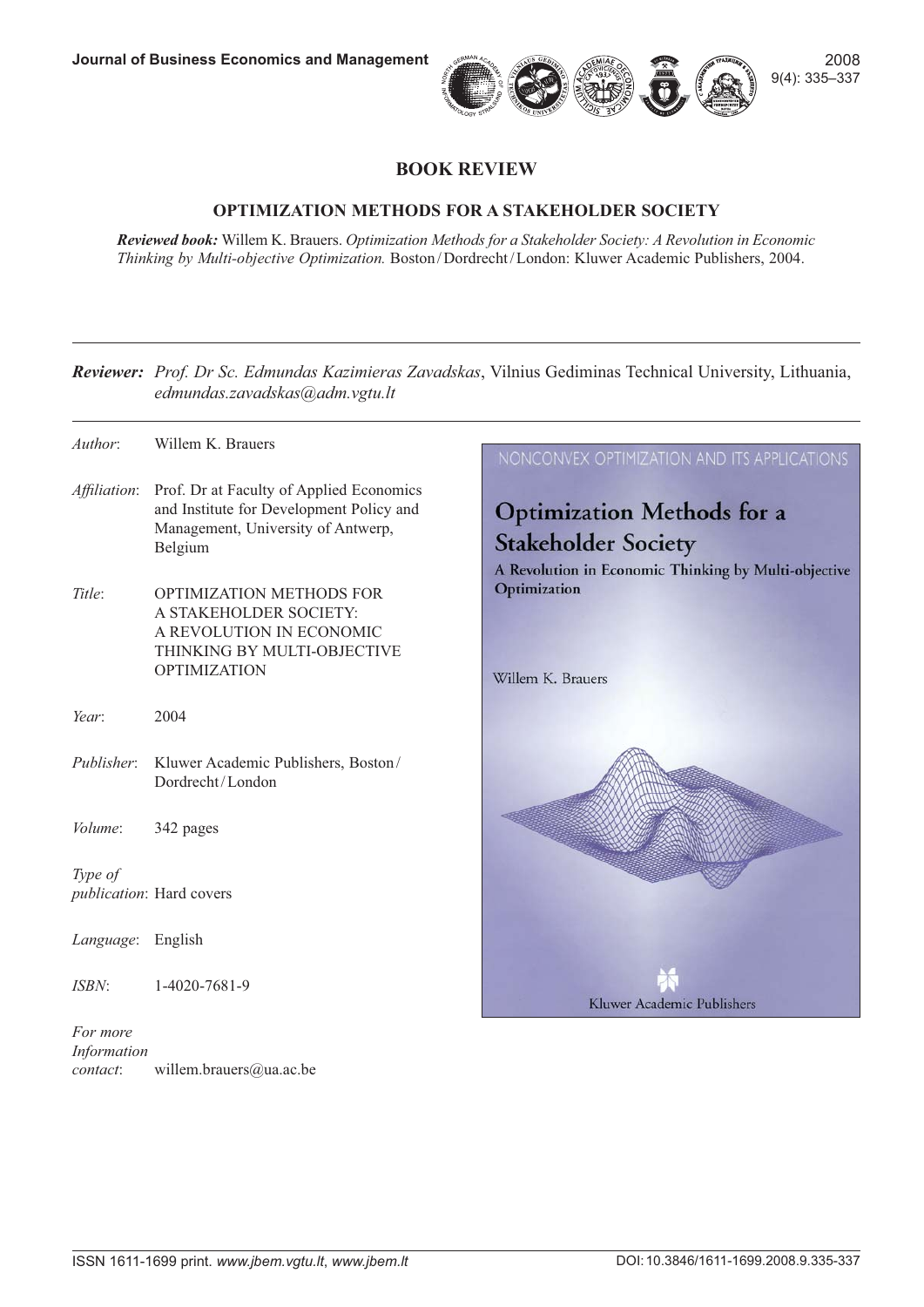# **1. Introduction**

The purpose of this book is to optimize problems with different objectives, expressed in different units. Consequently, multi-optimization is applied in a multitude of diverse fields such as: privatization or non-privatization in the public sector, regional versus national economic policy, different locations of a seaport, different forms of arms procurement and of industrialization of a developing country, updating or replacement of old industry, pre- and post-evaluation of projects, performance management, marketing and distribution. Traditional methods such as Cost-Benefit are passed as they translate all these objectives into monetary costs, a materialistic approach. On the contrary, objectives have rather to stick to their own units. In addition, the author stands up for the use of nonlinear methods in multi-objective optimization. Therefore, several nonlinear approaches are proposed, illustrated with many applications.

Finally, the book is intended for both public and private managers and for researchers in the areas of applied mathematics, engineering, economics, operation research, decision and management sciences. It is meant for professionals as well as for practitioners in the field of multi-objective optimization.

# **2. The content of the book**

The book is divided into six parts. In the first part the link is made with traditional economics. General economic interdependence will help to diminish the number of objectives. With the rise of mathematics in economics, the significance of econometric models is underlined not without forgetting the shortcomings such as the understatement of uncertainty and the influence of all kinds of external data.

In the second part the author sees the advent of new economics due to more creative and prospective thinking, assisted by nominal methods such as Delphi, Nominal Group Technique and Cross-Impact, paving the way for simulations and scenario writing.

The third part brings the new economics for a stakeholder society with, as much as possible, an optimization of the fulfillment of the aspirations of the individual and of all the stakeholders. Stakeholders mean everybody interested in a certain issue. However, despite statistical interdependence, hierarchy, filtering, measurement of quality, indifference and dominance, objectives could remain incomparable, forming the core of the problem to be studied. As a solution, some traditional methods are not welcome, such as cost-benefit, the weighting concept and binary comparisons.

The multiple objectives are met by different alternative solutions or projects of a discrete or a continuous origin. The discrete case faces a set of a limited number of alternatives, whereas the continuous one concerns alternatives, generated out of a set of continuous and numerous alternatives.

In order to solve all these problems, the fourth part of the book proposes Reference Point Theory. In Reference Point Theory, distances are considered to a reference point. With the Maximal Objective Reference Point the coordinates are realized in one of the candidate alternatives. The author proves that only the Min-Max Metric has sense as Reference Point method and not famous metrics such as the Rectangular Distance Metric or the Euclidean Distance Metric, certainly when consumer sovereignty has to be concerned. As TOPSIS uses the Euclidean Distance Metric, also TOPSIS is excluded.

The fifth part presents another nonlinear approach, namely Multiplicative Representation. A n-power form represents the Multiplicative Representation, whereas normalization is not necessary. Consequently, in the full-multiplicative form, an objective of the size: 10,  $10^2$ ,  $10^3$ ,  $10^6$ ,  $10^9$ , etc. can be replaced by the unit size without changing the relationship between the utilities of the alternatives. An exponent gives importance to an objective, whereas the use of one digit in the objective is sufficient. Another possibility is to add an additive parameter to each factor. When objectives move in a different direction the objectives to be minimized are put as denominators.

The sixth part posits the question, if still another approach, namely Ratio Analysis, represents a control mechanism on the previous approaches, or can be considered as an additional nonlinear theory. In the ratio system each response of an alternative on an objective is compared to a denominator, which is representative for all alternatives concerning that objective. For this denominator the square root of the sum of squares of each alternative per objective is proposed. A mechanical method for normalization producing endogenous results is preferred. Ratio Analysis responds to this condition.

Each nonlinear theory is illustrated with many examples and applications.

# **3. Discussion**

The reader, who is especially interested in nonlinear methods for optimization with different independent objectives, could immediately start with: